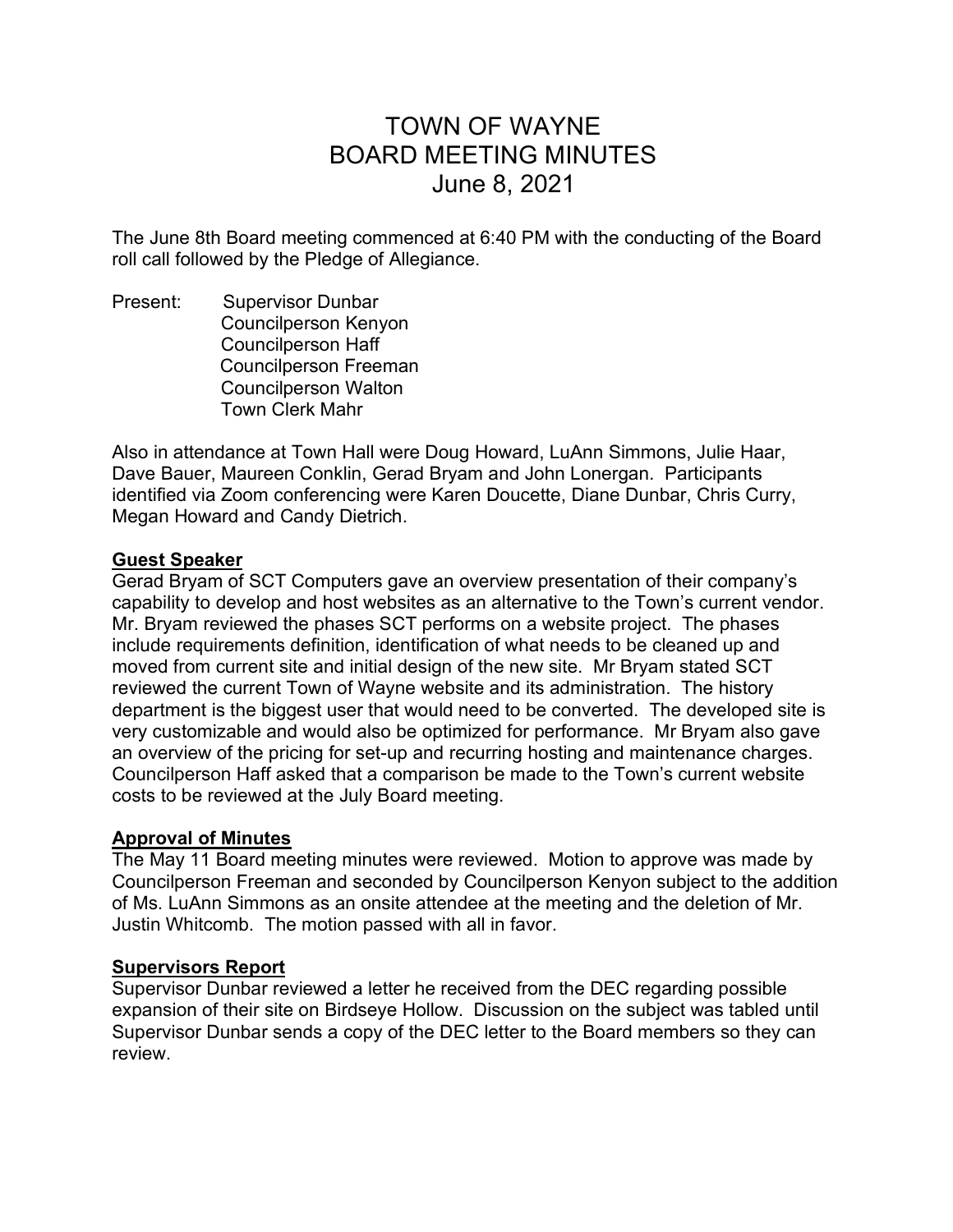Supervisor Dunbar gave an overview of the changes the new phone system will bring to the Town Hall. Supervisor Dunbar downloaded user guides and reviewed some potential message scripts. Councilperson Walton asked that on- site training be part of the implementation. The installation timeline is a somewhat uncertain pending the availability of a network switch. The plan as of now is to have the phones implemented by the end of June.

Supervisor Dunbar reviewed the recent May payroll issue that occurred with the Williamson Law outsourcing. Supervisor Dunbar explained the checks and direct deposits need to be generated after the monthly work is completed. Employees being paid once a month shouldn't be issued their pay prior to the monthly work being completed. Typical policy is once the pay period is completed payments are issued within 2 weeks after the completion of the work. Councilperson Freeman stated that she challenged the original payroll schedule presented at the 2021 Organizational meeting stating the dates were inconsistent from month to month which Supervisor Dunbar refuted at the time. Supervisor Dunbar stated he was not focused properly at that meeting. Supervisor Dunbar stated the payroll schedule dates in the past were incorrect and monthly paid employees should actually receive their pay by the beginning of the following month to ensure the monthly work is completed. Councilperson Walton stated a payroll date is a commitment on the part of the Town to pay its employees on that day and we failed to do that. Councilperson Walton added there is an expectation set when the pay day date is established that the employees will be paid on that day. The outsourced process now in place was implemented by the Town Supervisor with no Board input or approval. It needs to be improved.

Supervisor Dunbar discussed the need for increased transparency for supporting documentation for actions being performed by the Code Enforcement Officer, Zoning and Planning Boards. Supervisor Dunbar recommended moving to a digital system that will enable a better level of transparency and alert the public to potentially contentious issues prior to meetings.

Supervisor Dunbar reviewed the latest updated NYS restrictions regarding the COVID-19 policy. Per federal CDC guidelines unvaccinated individuals should continue to wear masks and practice social distancing. Supervisor Dunbar reviewed his conversation with Steuben County officials about changes they were making in their offices with the decrease in State restrictions and suggested the Town follow their lead. No objections were offered by the Board.

A motion for a resolution for a budget modification was made by Councilperson Freeman and seconded by Councilperson Kenyon to transfer \$3.024.58 from A1990.4 Special Items Contingent Reserve to A1930.4 Judgements & Claims (\$1395.87) and A3310.4 Signs (\$1,628.71). The voting was as follows:

Councilperson Kenyon Yes Supervisor Dunbar Yes Councilperson Freeman Yes Councilperson Haff Yes Councilperson Walton Yes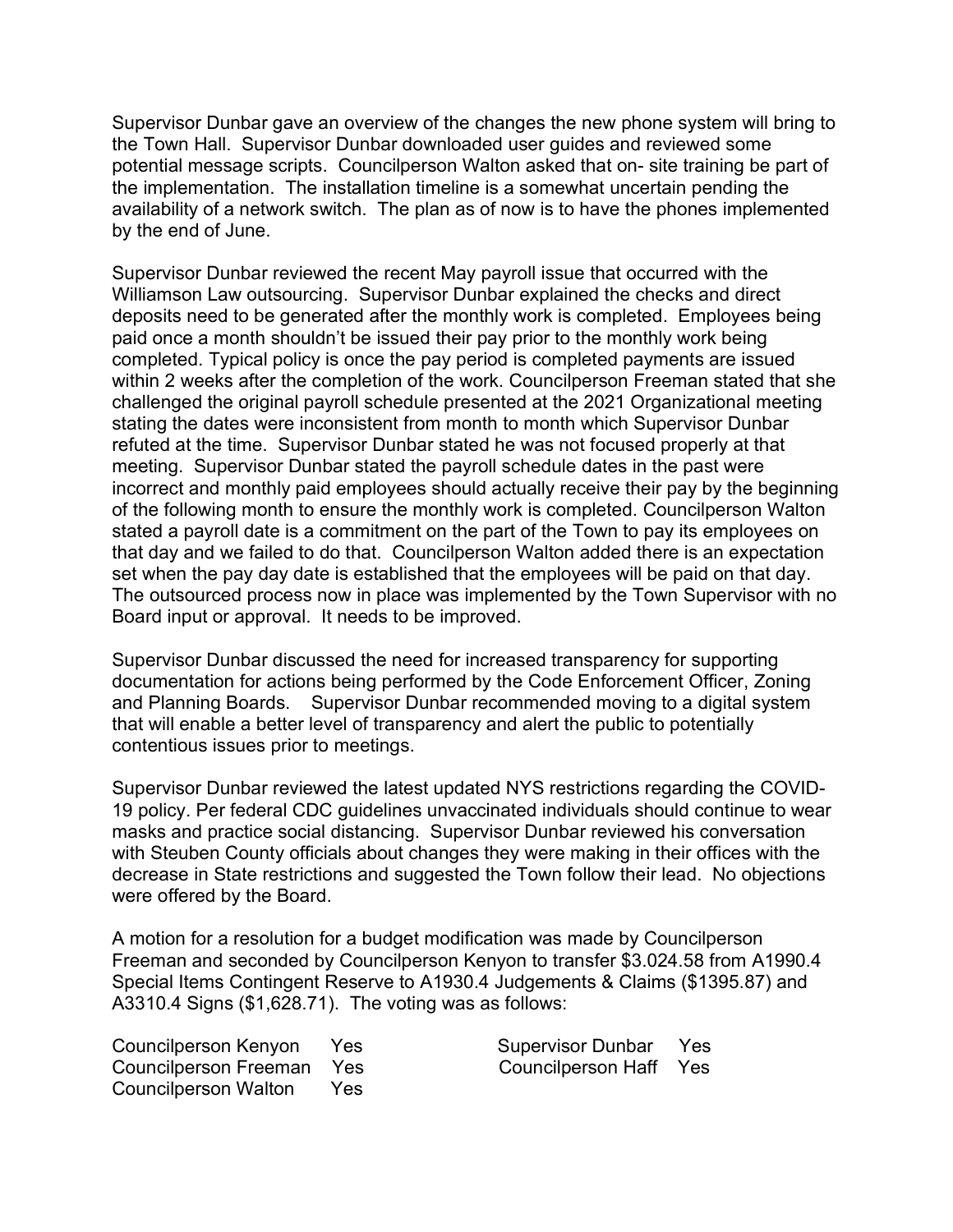Clerk Mahr asked when the budget modification for the Deputy Clerk payroll passed in the May Board meeting would be implemented. Supervisor Dunbar said it would be by the end of June.

Supervisor Dunbar stated he has authorized the transfer of the Reserve Account funds for both Highway and General to Money Market saving accounts for increased interest. \$230,000 is being transferred from the Highway and \$90,610 from the General.

The Supervisor financial report was reviewed with minimal discussion. Councilperson Freeman asked if the Town of Wayne was ever reimbursed for the KWIC insurance payment made at the end of 2020 for \$2,400. Supervisor Dunbar to research.

# Clerks Report

The Clerk's monthly report for May was reviewed with minimal discussion. The Town received \$425 in May for playground donations. Motion to approve the report was made by Councilperson Kenyon and seconded by Councilperson Haff with all in favor.

Abstract 6 Vouchers submitted were reviewed as follows:

| • General Account | Vouchers $77 - 120$ |               | \$14,014.64 |
|-------------------|---------------------|---------------|-------------|
| • Highway Account | Vouchers 61 - 66    |               | \$14,098.05 |
| • Keuka Lighting  | Voucher 6           | $\mathcal{S}$ | 84.53       |
| • Trust & Agency  | Voucher $7-8$       | SS.           | 876.60      |

Councilperson Freeman asked if there was a contract in place to support the Eric Bills mowing invoices. Supervisor Dunbar stated there is only a verbal arrangement that the pricing will not increase. Motion to approve Abstract 6 vouchers was made by Councilperson Haff and seconded by Councilperson Freeman with all in favor.

# Justice Report

The monthly report was presented with no discussion. Councilperson Walton asked that names be removed from the report.

# Assessor Report

The monthly report was reviewed with no discussion The Board of Assessment review meeting had significantly less participation than in 2020. .

# Highway Superintendent

Superintendent Howard reported that 1224.26 gallons of fuel was used in May.

The Town clean-up was successfull and all the dumpsters have been taken to the Steuben County landfill.

Activities for the month that Superintendent Howard reviewed were sweeping of the Town roads. The roadside mower compressor for air conditioning needs to be replaced. Coryell Road project has started with County assistance.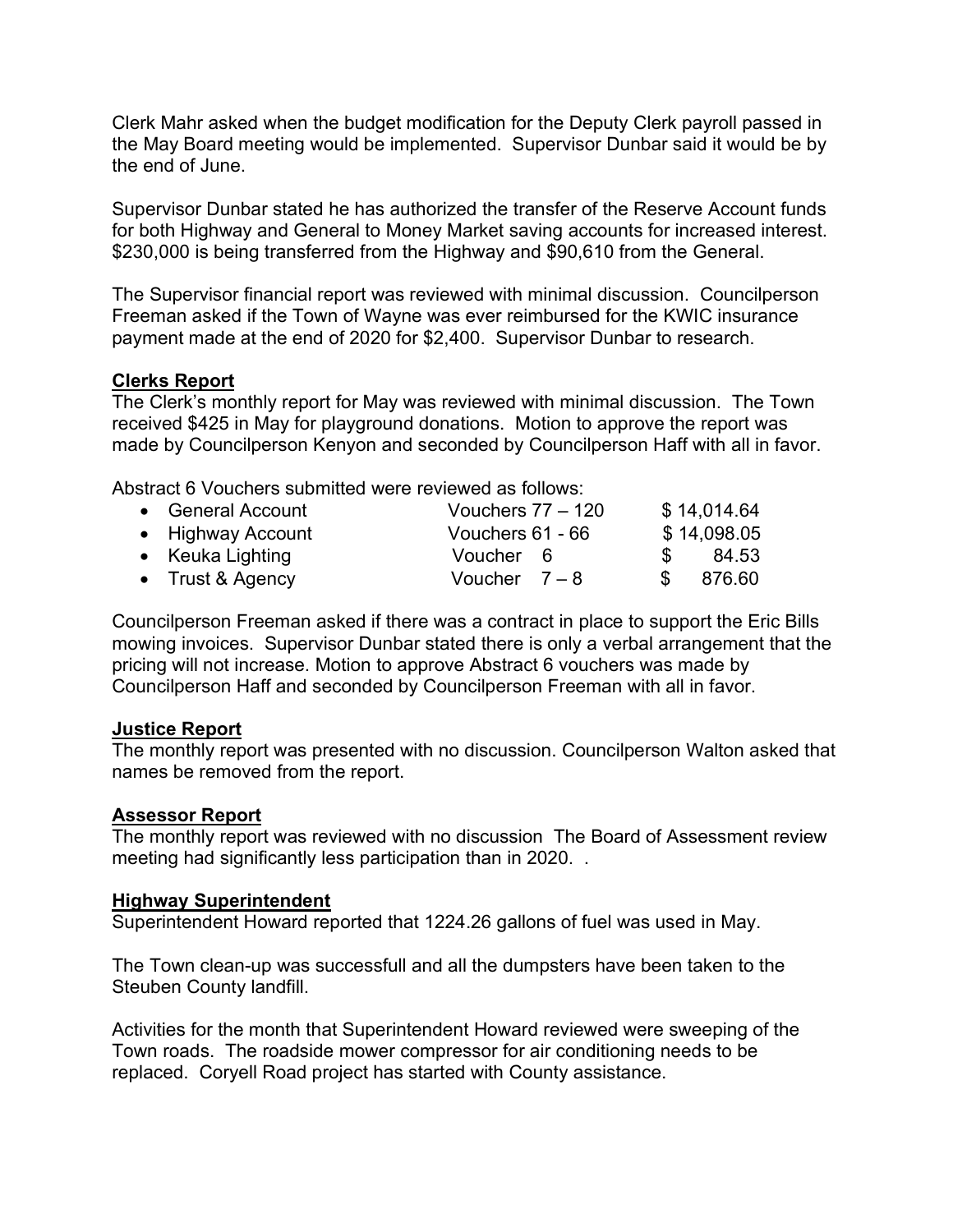Superintendent Howard reviewed the cost estimate to repair 2.04 miles of the lower East Lake Road. Councilperson Freeman asked what could the Highway do in 2021 to start the repair. Superintendent Howard stated the culvert repairs should be done first.

# Code Enforcement Officer

The monthly code enforcement was reviewed. The zoning board minutes from May 3<sup>rd</sup> were reviewed with no discussion. Councilperson Walton made a motion that a change be made with the Zoning Board members. David Westcott will become the third member of the board replacing Candy Dietrich. Candy Dietrich will serve as the alternate for the board until a replacement is made. The motion was seconded by Councilperson Kenyon with the voting as follows:

Councilperson Kenyon Yes Supervisor Dunbar Yes Councilperson Freeman Yes Councilperson Haff Yes Councilperson Walton Yes

# Watershed

There was no report presented.

# Dog Control Officer

The Town Rabies clinic will be held on Friday July  $9<sup>th</sup>$  from 5:00 PM to 7:00 PM. DCO Howard is sending letters for license updates. There is a leak in the kennel. DCO Howard to ask Greg Blessing to address. The Monthly License report was reviewed with no discussion.

# History

No report was presented.

# Web Statistics

Report reviewed with no discussion.

# Old Business

Councilperson Haff asked if there was any update on the DEC drilling. Supervisor Dunbar reviewed the latest discussions with DEC regarding the water testing indicating that (3) tests would be required.

Councilperson Freeman asked that a copy of the Williamson Law payroll outsourcing proposal be provided to the Board. Supervisor Dunbar to follow up on the request.

# New Business

Councilperson Kenyon is to set up a meeting for the Ethics Board to review roles and responsibilities.